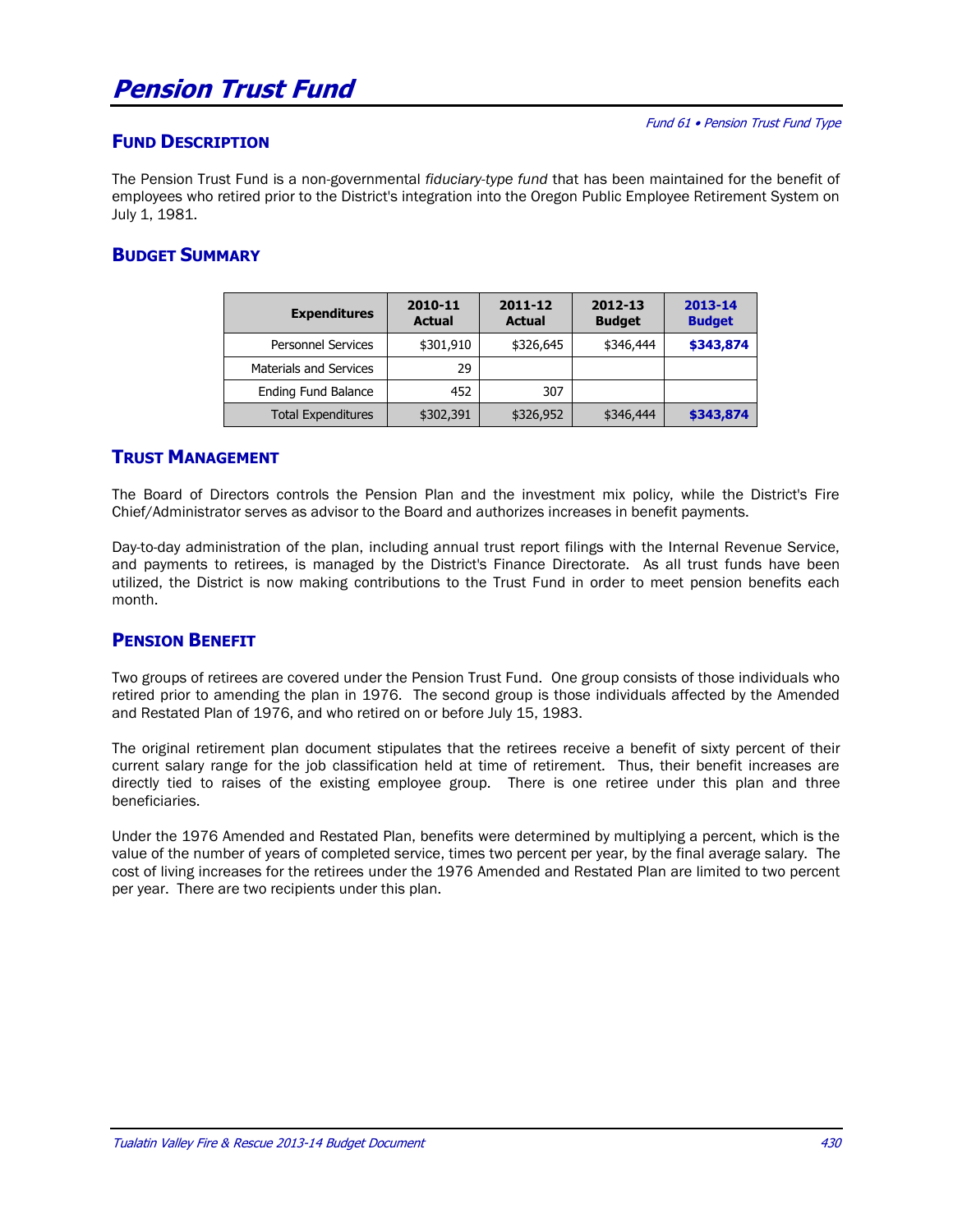| <b>Historical Data</b>                           |                |                                                        |                |                                                                |         |                                                                                                                                 |                                                          |         | Budget for Next Year 2013-14                               |         |                                                          |         |
|--------------------------------------------------|----------------|--------------------------------------------------------|----------------|----------------------------------------------------------------|---------|---------------------------------------------------------------------------------------------------------------------------------|----------------------------------------------------------|---------|------------------------------------------------------------|---------|----------------------------------------------------------|---------|
| Actual<br>Second<br>Precedina<br>Year<br>2010-11 |                | Actual<br><b>First</b><br>Precedina<br>Year<br>2011-12 |                | <b>Adopted</b><br><b>Budget</b><br><b>This Year</b><br>2012-13 |         | <b>Resources</b>                                                                                                                | <b>Proposed</b><br>by<br><b>Budget</b><br><b>Officer</b> |         | <b>Approved</b><br>by<br><b>Budget</b><br><b>Committee</b> |         | <b>Adopted</b><br>by<br><b>Governing</b><br><b>Board</b> |         |
| \$                                               | 2,191<br>40    | \$                                                     | 452            |                                                                |         | Beginning Fund Balance (Cash Basis) or<br>Working Capital (Accrual Basis)<br>Earnings from Investments<br>Miscellaneous Revenue |                                                          |         |                                                            |         |                                                          |         |
|                                                  | 300,160        |                                                        | 326,500        | \$                                                             | 346,444 | <b>Transfer from Other Funds</b>                                                                                                |                                                          | 343,874 | \$                                                         | 343,874 | S                                                        | 343,874 |
|                                                  | 302,391        | \$                                                     | 326,952        | -S                                                             | 346,444 | <b>Total Resources</b>                                                                                                          |                                                          | 343,874 | \$.                                                        | 343,874 | -S                                                       | 343,874 |
|                                                  |                |                                                        |                |                                                                |         | <b>Requirements</b>                                                                                                             |                                                          |         |                                                            |         |                                                          |         |
| \$                                               | 301,910<br>29  | \$                                                     | 326,645        | \$                                                             | 346,444 | <b>Pension Benefit Costs</b><br><b>Administrative Fees</b>                                                                      | \$                                                       | 343,874 | \$                                                         | 343,874 | - \$                                                     | 343,874 |
|                                                  | 301,939<br>452 |                                                        | 326,645<br>307 |                                                                | 346,444 | <b>Total Expenditures</b><br>Unappropriated Ending Fund Balance                                                                 |                                                          | 343,874 |                                                            | 343,874 |                                                          | 343,874 |
| S                                                | 302,391        | S                                                      | 326,952        | -S                                                             | 346,444 | <b>Total Requirements</b>                                                                                                       |                                                          | 343,874 | S                                                          | 343,874 | - \$                                                     | 343,874 |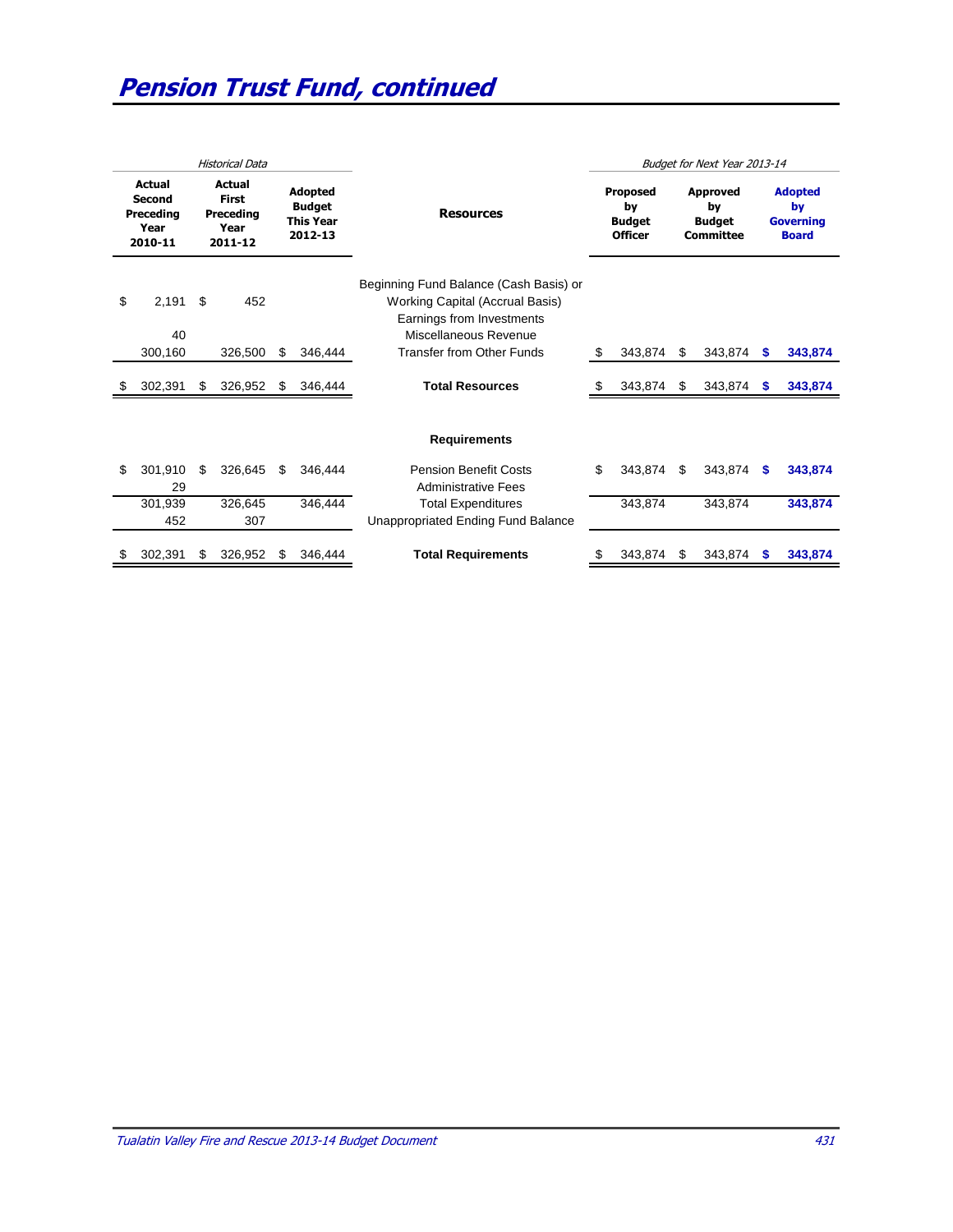# **FUND DESCRIPTION**

The Volunteer LOSAP Plan Fund was established on July 1, 1998, to account for the resources set aside for a District-managed length of service award program for its firefighting Volunteers. The District Finance Directorate manages trust investments and plan benefit payments to retired Volunteers. Transfers to the fund are based upon actuarial recommendations. The most recent actuarial valuation was completed as of July 1, 2010. This valuation recommended annual contributions by the District. The 1998 LOSAP plan was closed effective March 31, 2012. The present value of benefits was paid out during the 2011-12 fiscal year.

## **BUDGET SUMMARY**

| <b>Expenditures</b>       | 2010-11<br><b>Actual</b> | 2011-12<br><b>Actual</b> | 2012-13<br><b>Budget</b> | 2013-14<br><b>Budget</b> |  |  |
|---------------------------|--------------------------|--------------------------|--------------------------|--------------------------|--|--|
| <b>Personnel Services</b> | \$26,815                 | \$374,679                | \$896,729                | \$624,248                |  |  |
| Ending Fund Balance       | 924.094                  | 615,620                  |                          |                          |  |  |
| <b>Total Expenditures</b> | \$950,909                | \$990,299                | \$896,729                | \$624,248                |  |  |